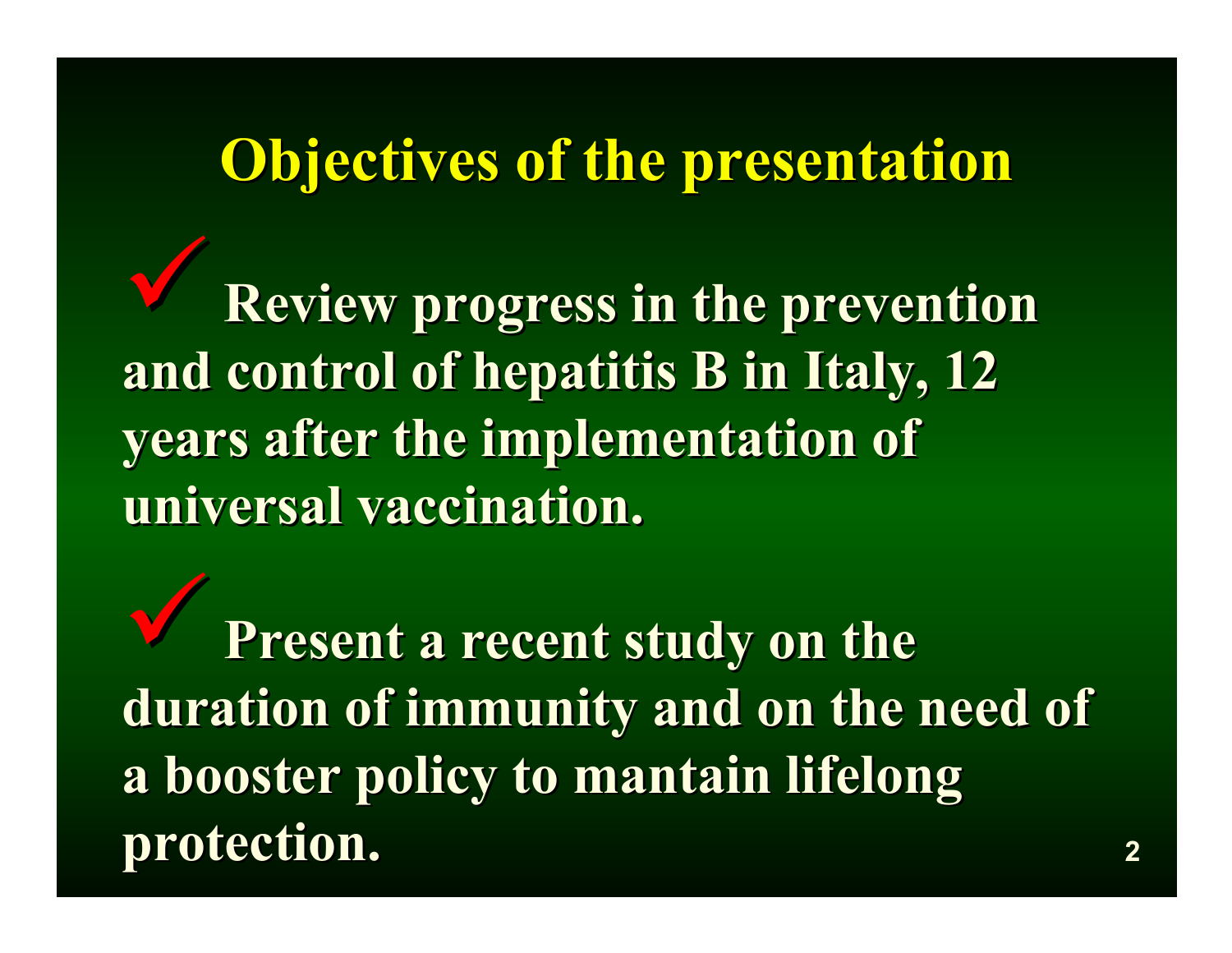### **Burden of hepatitis B in Italy in the early 1980s in the early 1980s**

- **1.5 million chronic carriers 1.5 million chronic carriers**
- •**9000 deaths per year due to HBV 9000 deaths per year due to HBV-related diseases related diseases**
- Annual incidence for acute hepatitis around 12 per **10 5 (nearly 8000 new cases per year) (nearly 8000 new cases per year)**
- Number of infections per year at least 5-10 times the **number of reported cases (40.000 number of reported cases (40.000 -80.000) 80.000)**
- **Highest attack rate (41 x 10<sup>5</sup>) for acute hepatitis B observed in people 15 observed in people 15 -24 old, reflecting risk 24 old, reflecting risk behaviours like i.v. drug use and multiple sexual partners partners**
- •**Wide spread of hepatitis delta, especially among IVDUs IVDUs**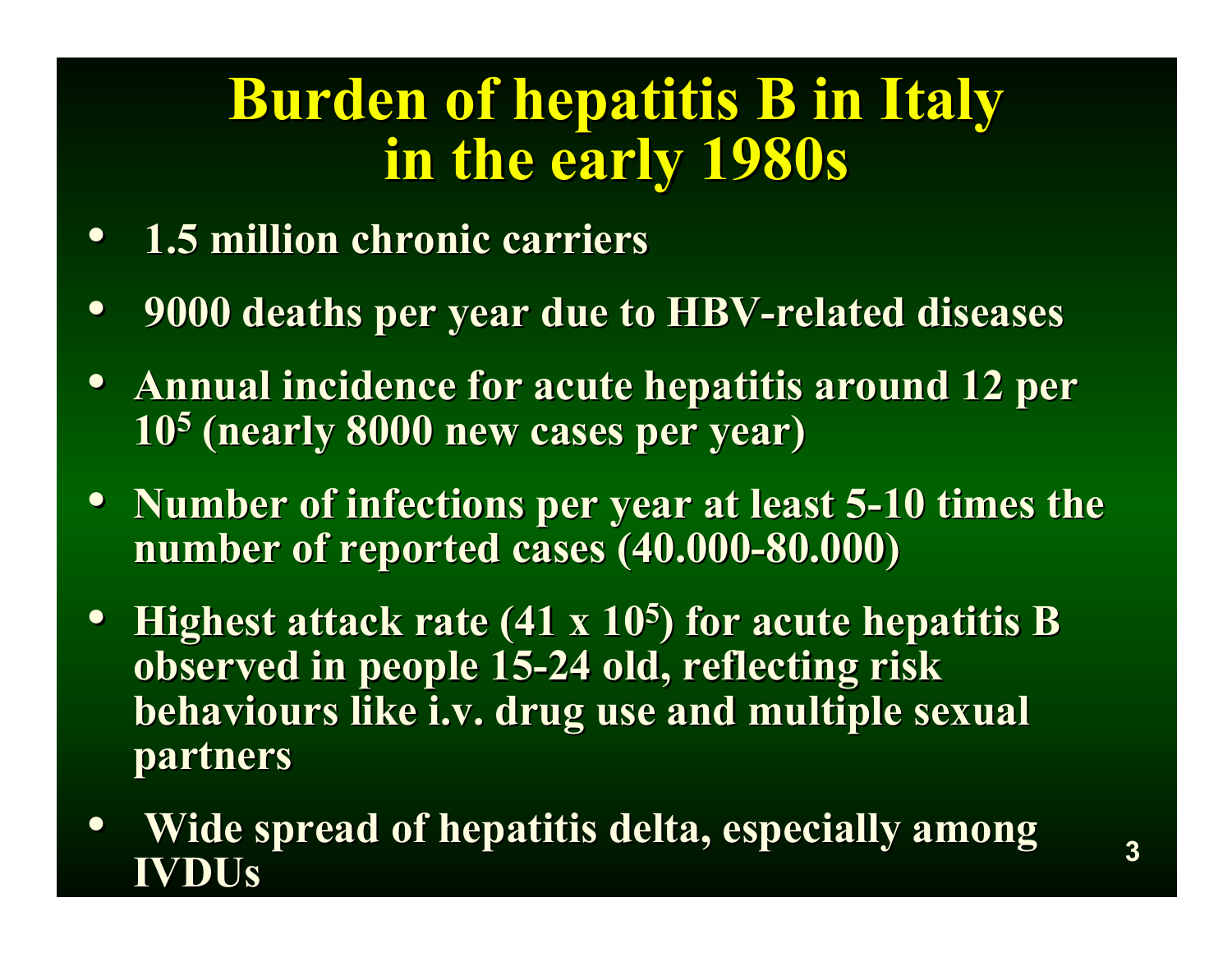## **Italian strategy for hepatitis B vaccination for hepatitis B vaccination**

### **Rationale: Rationale:**

**• To protect children from HBV infection which can result in high rates of carrier state and CLD** 

**• To protect adolescents prior to the exposure to HBV** by the sexual route or through drug use

• **To control the disease within a short period of To control the disease within a short period of time**

• **To control and prevent hepatitis Delta To control and prevent hepatitis Delta**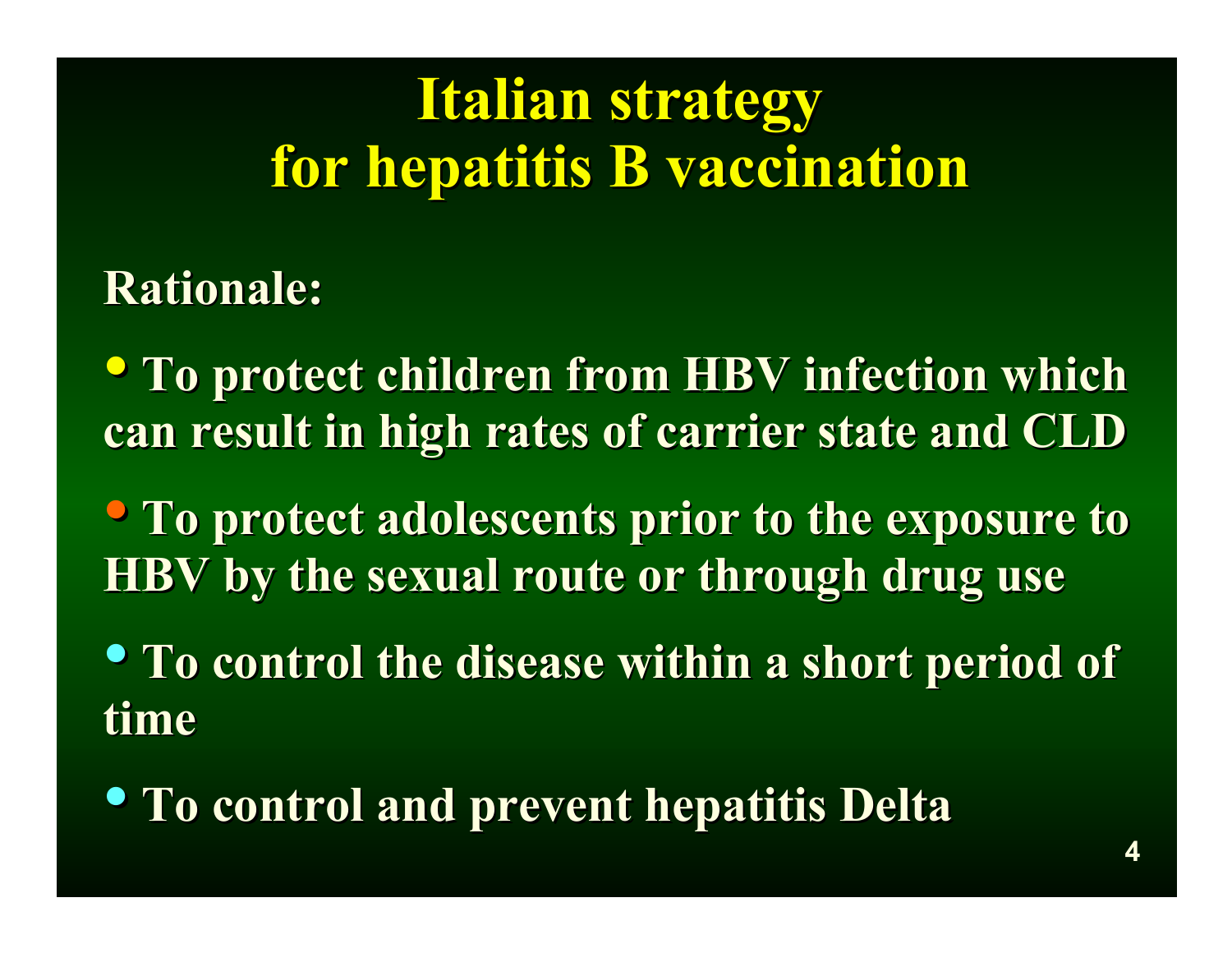# **Universal hepatitis B vaccination Universal hepatitis B vaccination programme in Italy programme in Italy**

**Law n ° 165 of May 27, 1991 established: 165 of May 27, 1991 established:**

- ¾ **Compulsory vaccination of infants and of Compulsory vaccination of infants and of adolescents during their 12<sup>th</sup> year of age (end of adolescent programme: 2003) adolescent programme: 2003)**
- ¾ **Mandatory HBsAg screening for all pregnant Mandatory HBsAg screening for all pregnant women during the last 3 months of pregnancy women during the last 3 months of pregnancy**
- **►** Active offer of free-of-charge vaccination to **subjects belonging to categories at risk subjects belonging to categories at risk**



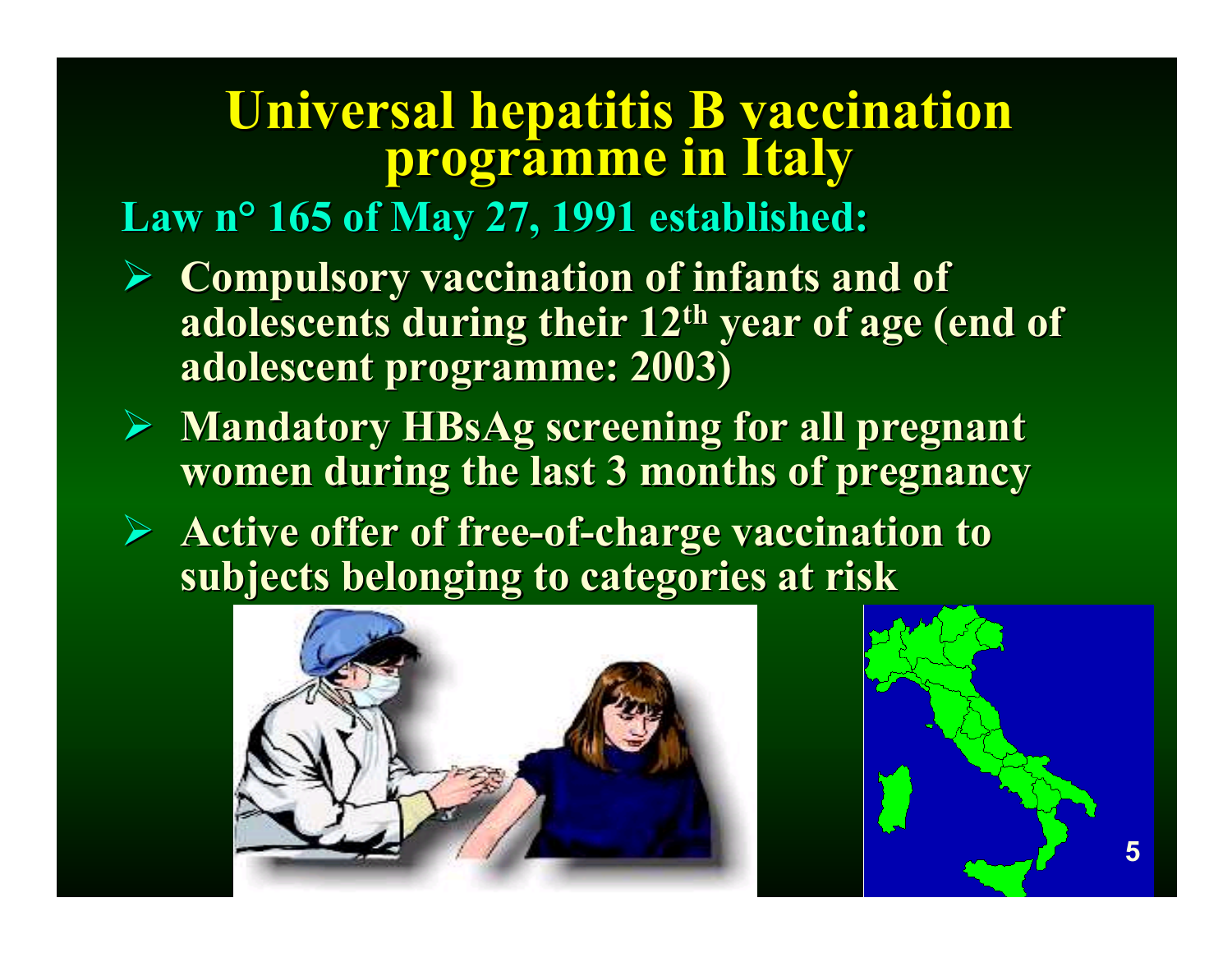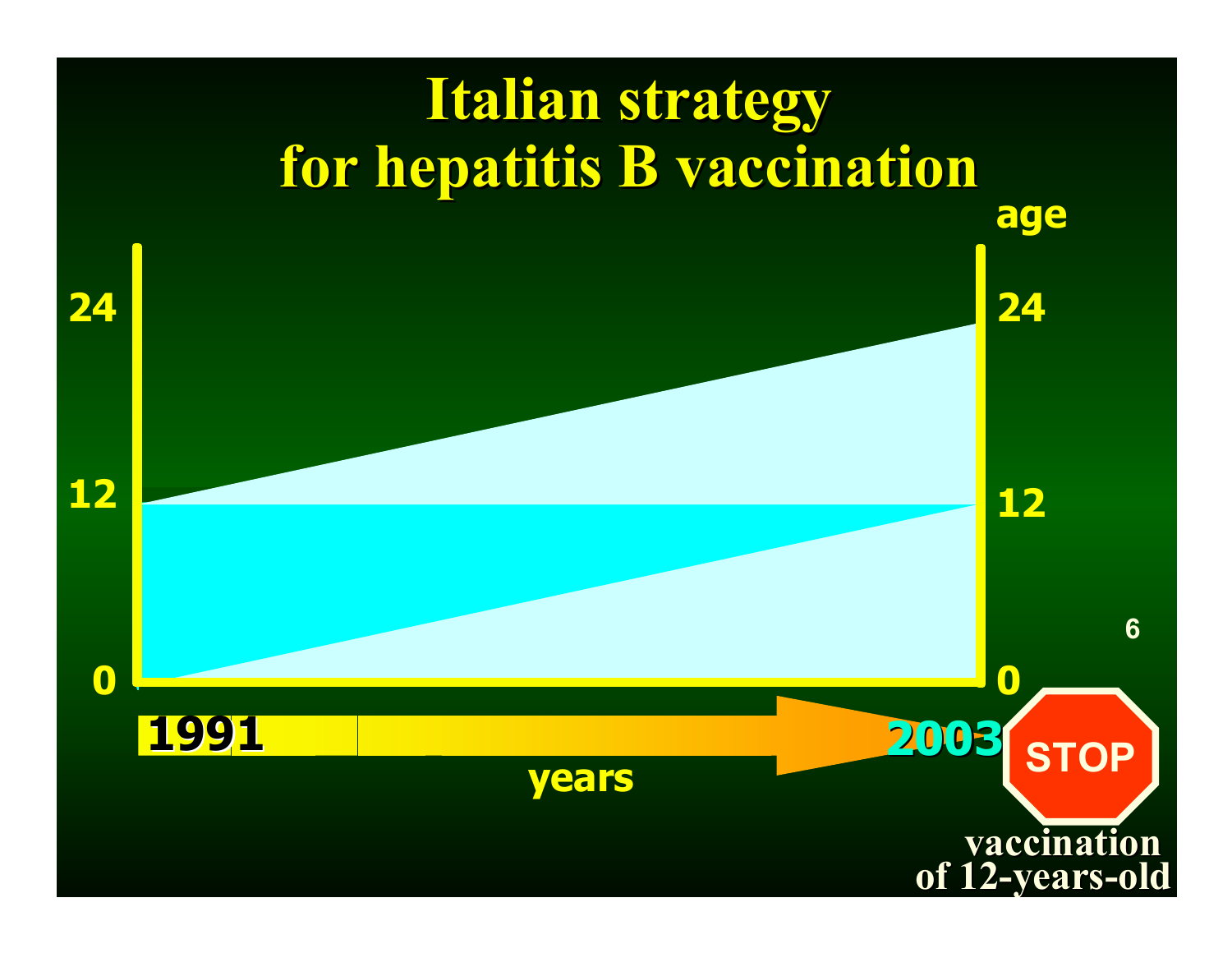### **Coverage with 3 doses of hepatitis B vaccine (95%confidence intervals) at 24 months of (95%confidence intervals) at 24 months of age in 20 Italian Regions, 1998 age in 20 Italian Regions, 1998 (Salmaso Salmaso S. et al., Bull. WHO, 1999) S. et al., Bull. WHO, 1999)**

**Abruzzo Abruzzo 94.8% (91.4 94.8% (91.4 -98.2) Basilicata Basilicata 99.1% (97.8 99.1% (97.8 -100) Calabria Calabria 94.8% (91.7 94.8% (91.7 -97.9) Campania Campania 97.6% (81.3 97.6% (81.3 -93.9) Emilia R. 97.6% (95.7 R. 97.6% (95.7 -99.6) Friuli V.G 97.6% (95.7 V.G 97.6% (95.7 -99.6) Liguria 97.6% (95.3-100) Lombardia 97.6%(95.7-99.6) -99.6) Marche 94.8% (90.4 94.8% (90.4 -99.1) Molise 89.1% (82.0-96.3) -96.3) Bolzano Bolzano 85.6% (80.6 85.6% (80.6 -90.7) Trento 98.1% (96.3 98.1% (96.3 -99.9) Piemonte 98.6% (95.8-100) -100) Puglia 93.0% (89.1 93.0% (89.1 -96.9) Sardegna Sardegna 95.2% (92.4 95.2% (92.4 -98.0) Sicilia 91.1% (86.1-96.1) -96.1) Toscana 95.2% (92.4 Toscana 95.2% (92.4 -98.0) Umbria 98.6% (97.0 98.6% (97.0 -100) Val d'Aosta d'Aosta 100 Veneto 97.6% (95.7 97.6% (95.7 -99.6)**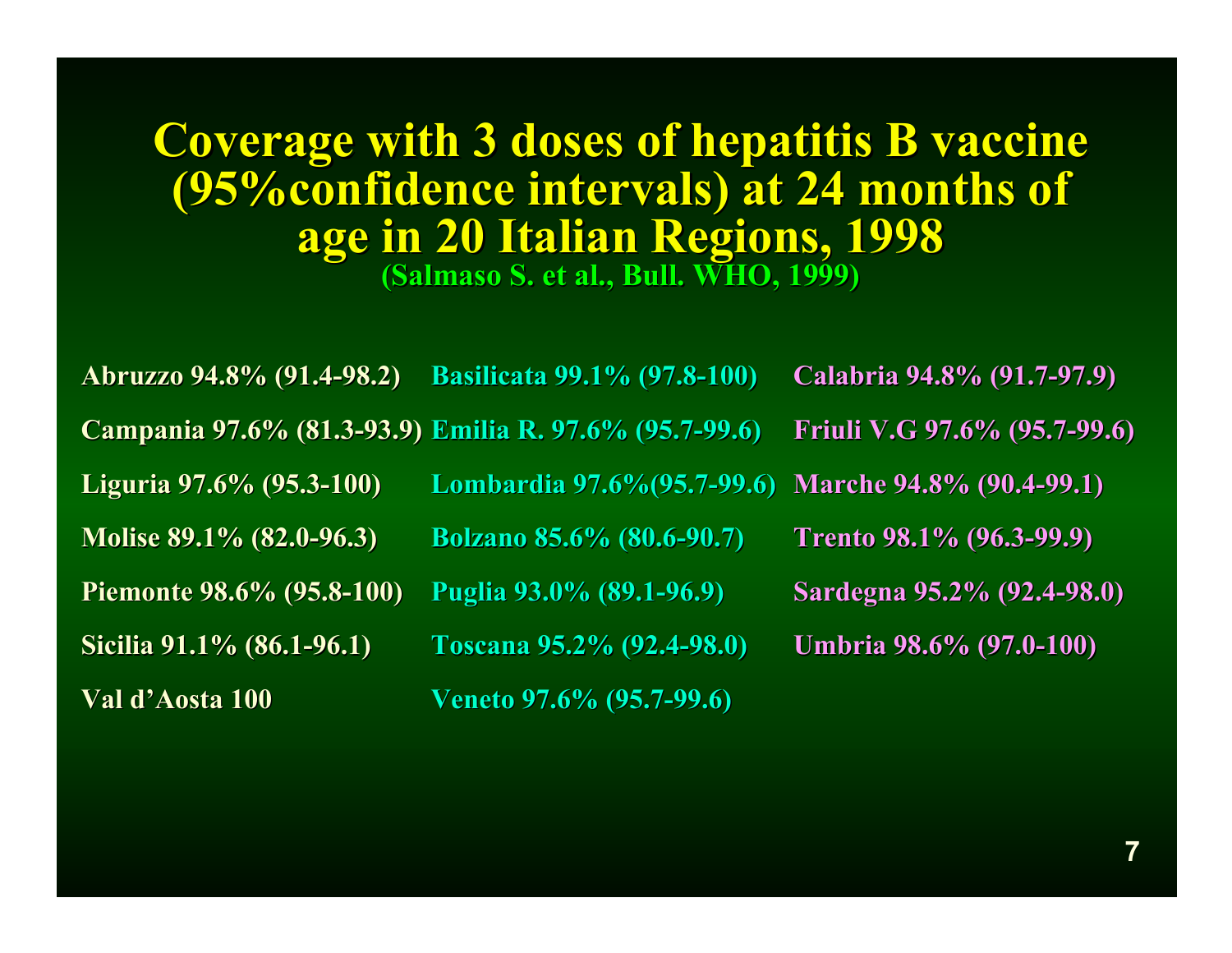#### **Coverage of infants and adolescents with 3 doses of hepatitis B vaccine in Tuscany, central Italy hepatitis B vaccine in Tuscany, central Italy (3.5 million inhabitants) (3.5 million inhabitants)**

**(Bonanni Bonanni P. et al, P. et al, Pediatr Pediatr Infect Dis J 1999; 18: 677 J 1999; 18: 677 -82)**

|       |                 | <b>Infants</b>    | <b>Adolescents</b> |                 |                   |               |
|-------|-----------------|-------------------|--------------------|-----------------|-------------------|---------------|
| Year  | <b>Eligible</b> | <b>Vaccinated</b> | $\frac{1}{2}$      | <b>Eligible</b> | <b>Vaccinated</b> | $\frac{1}{2}$ |
| 1992  | 1111            | 1061              | 95.5               | 1560            | 1540              | 98.7          |
| 1993  | 2122            | 1922              | 90.5               | 1594            | 1512              | 94.8          |
| 1994  | 2109            | 2053              | 97.3               | 1932            | 1812              | 93.7          |
| 1995  | 1995            | 1935              | 97.0               | 2055            | 1968              | 95.7          |
| 1996  | 2060            | 1943              | 94.3               | 2166            | 2065              | 95.3          |
| 1997  | 1767            | 1692              | 95.8               | 1793            | 1702              | 94.9          |
| TOTAL | 11164           | 10606             | <b>95.0</b>        | 11100           | 10599             | 95.4          |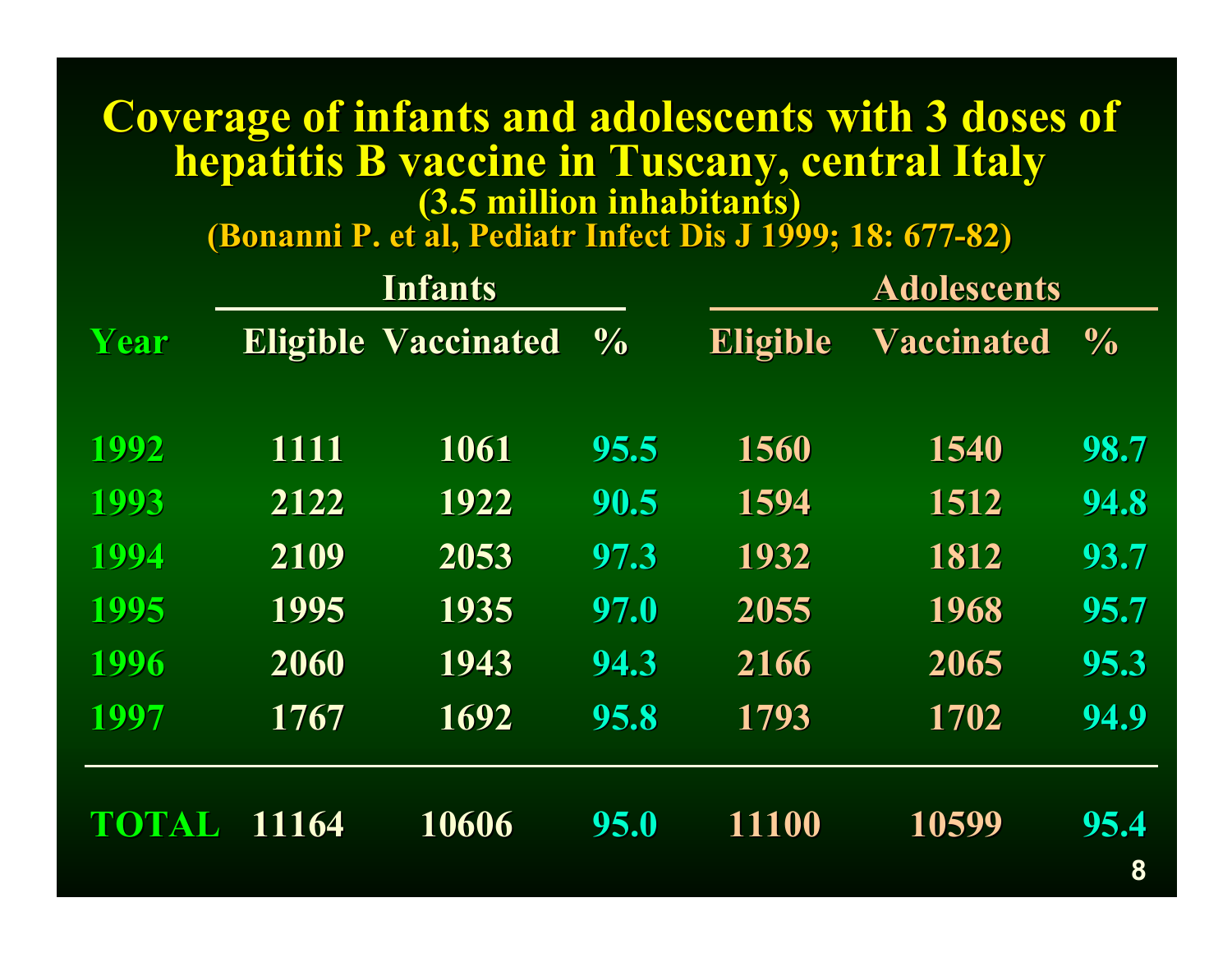### **Morbidity rate (x 10<sup>5</sup> inhabitants) of hepatitis hepatitis B in Italy, by age (1985-2002)**

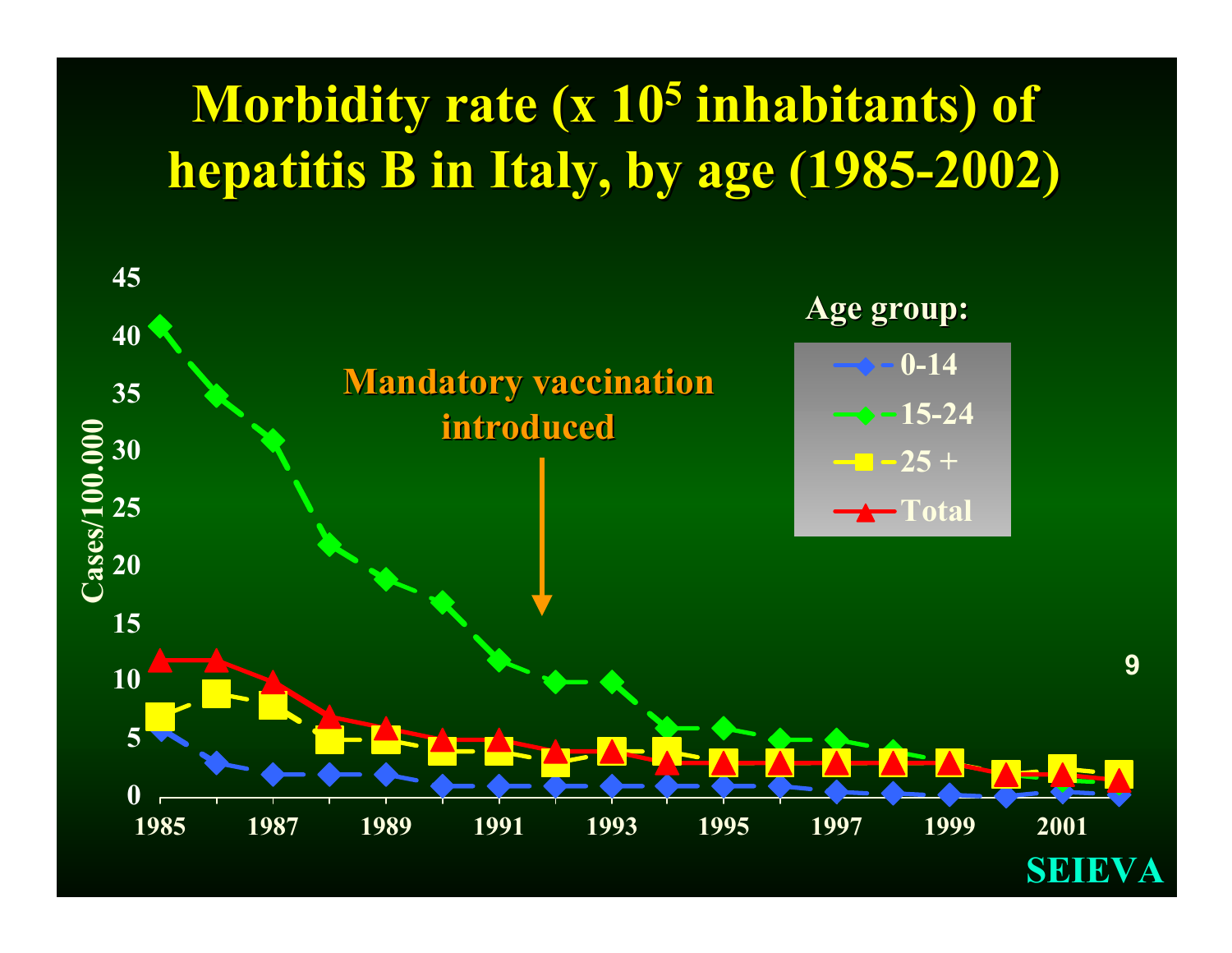### **Study on the incidence of hepatitis B in Tuscany, Central Italy, 1994 Tuscany, Central Italy, 1994 -2001**

- **Example 3 Data on notifications of acute hepatitis B and information on disease cases were collected thanks information on disease cases were collected thanks to the collaboration of Regional Health Authorities to the collaboration of Regional Health Authorities**
- **Vaccination status, number and time of possible Vaccination status, number and time of possible**  doses administered were collected for each notified **case of acute disease case of acute disease**
- **Modifications of incidence were calculated by 5 Modifications of incidence were calculated by 5 year age groups between 0 and 29 years, 10 year age groups between 0 and 29 years, 10 -year**  age groups between 30 and 49 years, and globally **over 50 years of age**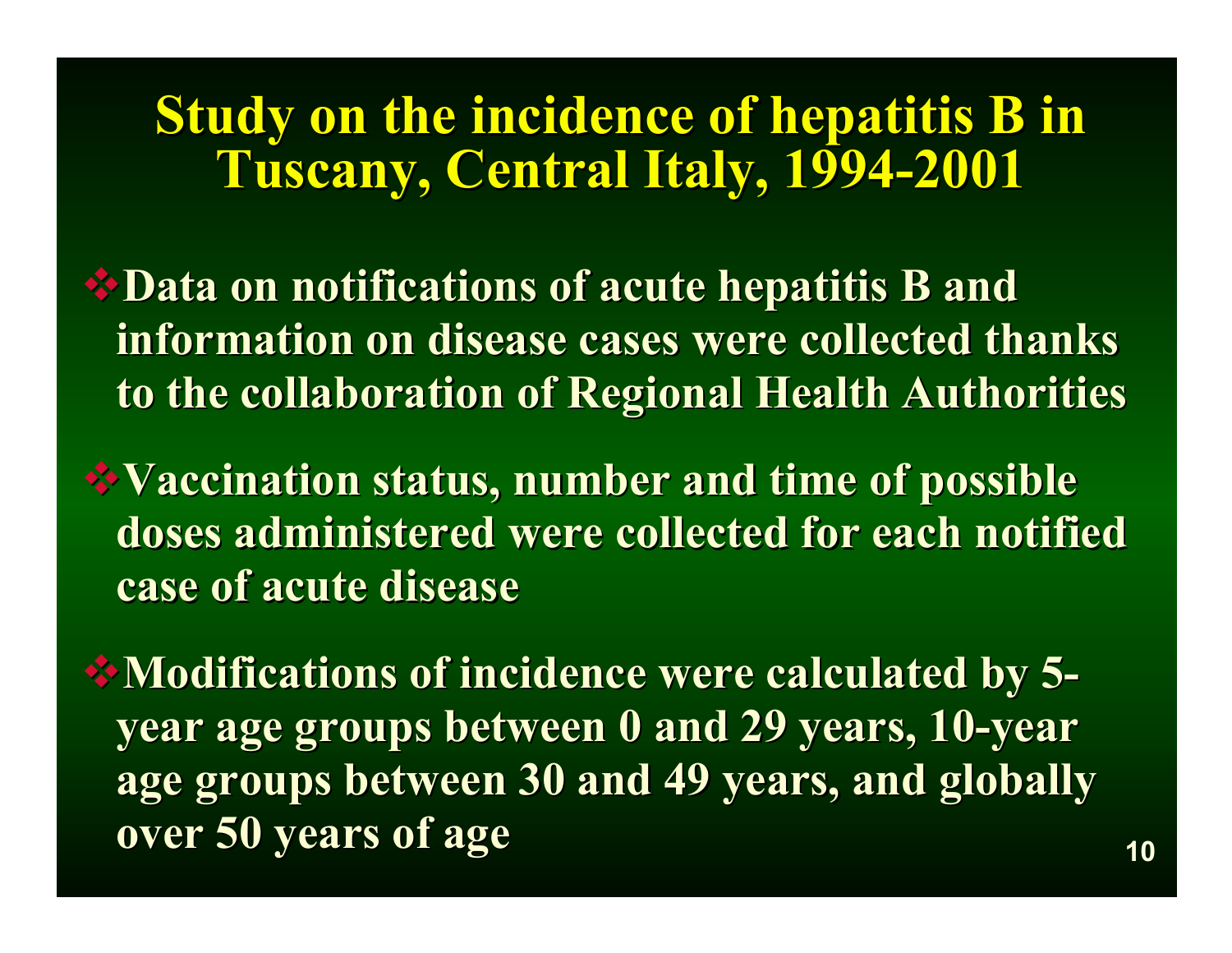#### **Results Results**

**►1032 cases of acute hepatitis B were notified in Tuscany from 1994 to 2001 (average yearly incidence: 3,7/100000) incidence: 3,7/100000)**

**► From 1994 to 2001, the incidence in the 20-24 year age group turned from 14,3 to 3,7/100000; in the 15 age group turned from 14,3 to 3,7/100000; in the 15- 19 year age group it declined from 7,3 to 1,3/100000 19 year age group it declined from 7,3 to 1,3/100000**



**11**

**Incid e n**

**ce x 100,000 Incidence x 100,000**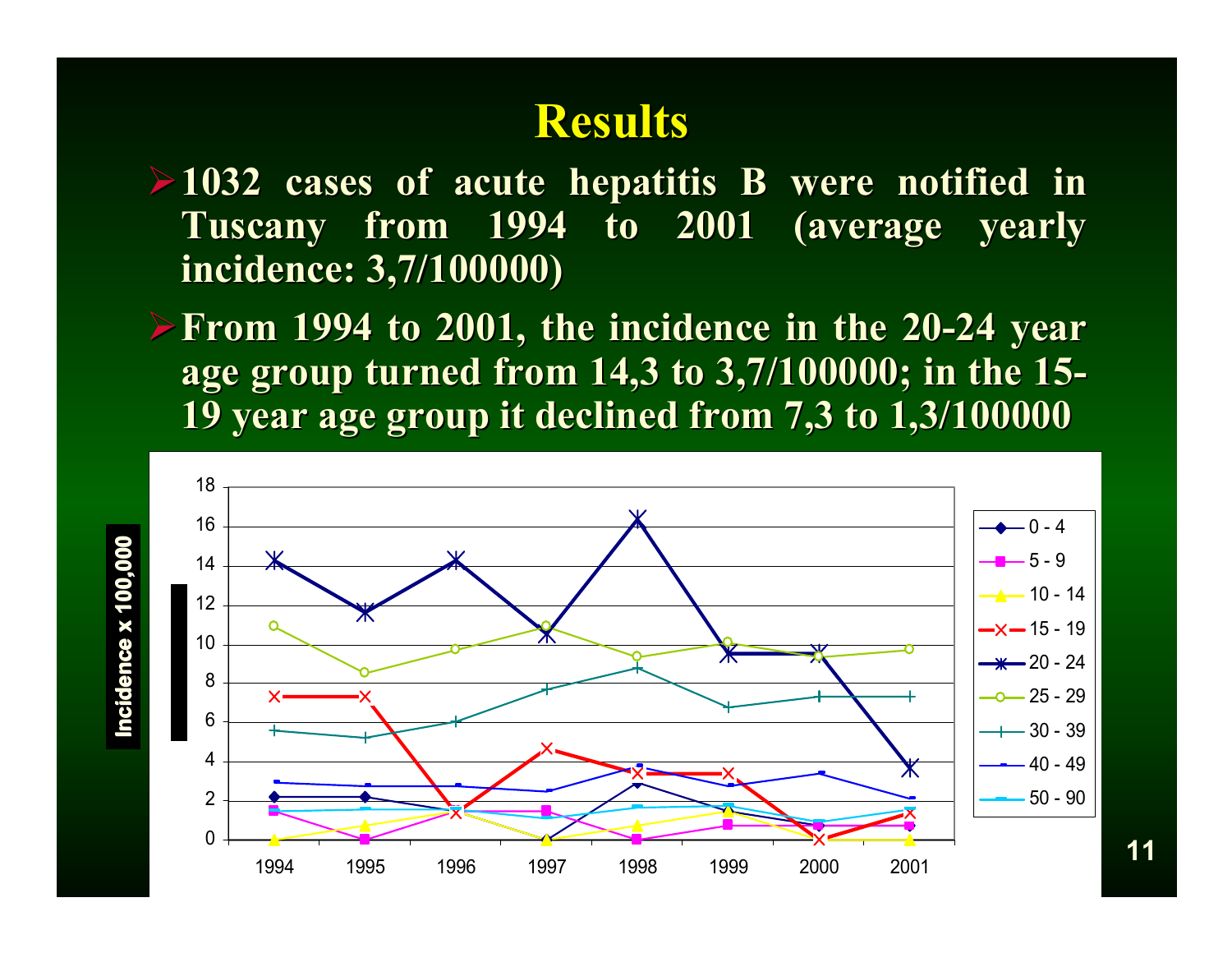#### **Incidence of acute hepatitis B in selected age groups Incidence of acute hepatitis B in selected age groups in Tuscany, Central Italy (1994 in Tuscany, Central Italy (1994 -2001)**

**(Bonanni Bonanni et al., Vaccine 2003; 21:685 et al., Vaccine 2003; 21:685 -691) <sup>12</sup>**





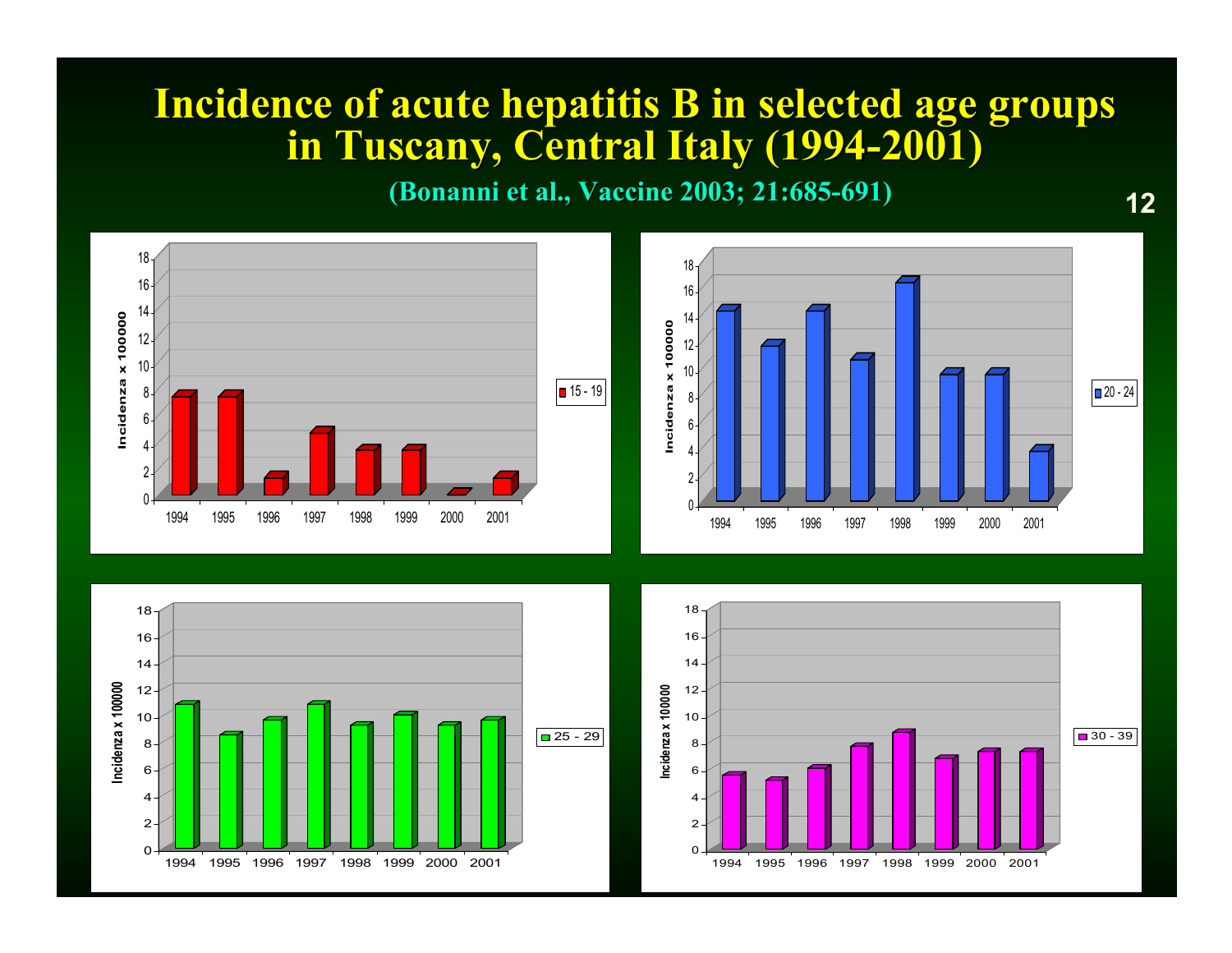

Vaccine 21 (2003) 685-691



www.elsevier.com/locate/vaccine

#### Impact of universal vaccination programmes on the epidemiology of hepatitis B: 10 years of experience in Italy

Paolo Bonanni<sup>a,\*</sup>, Giovanna Pesavento<sup>a</sup>, Angela Bechini<sup>a</sup>, Emilia Tiscione<sup>a</sup>, Francesco Mannelli<sup>b</sup>, Cristiana Benucci<sup>b</sup>, Antonella Lo Nostro<sup>a</sup>

<sup>a</sup> Public Health Department, University of Florence, Viale G.B. Morgagni 48, 50134 Florence, Italy <sup>b</sup> Pediatric Hospital A. Mever, Florence, Italy

- **A seroepidemiological study on 394 blood samples A seroepidemiological study on 394 blood samples collected in Tuscany showed: collected in Tuscany showed:**
- **The absence of HBsAg positive subjects up to 22 years The absence of HBsAg positive subjects up to 22 years of age**
- A prevalence of anti-HBc positive subjects of 0.3% in **cohorts interested by mandatory vaccination and of cohorts interested by mandatory vaccination and of 6.6% in those not included in the programme 6.6% in those not included in the programme (statistically significant difference**  $\chi^2 = 15,2$ **p=0,0001). p=0,0001). <sup>13</sup>**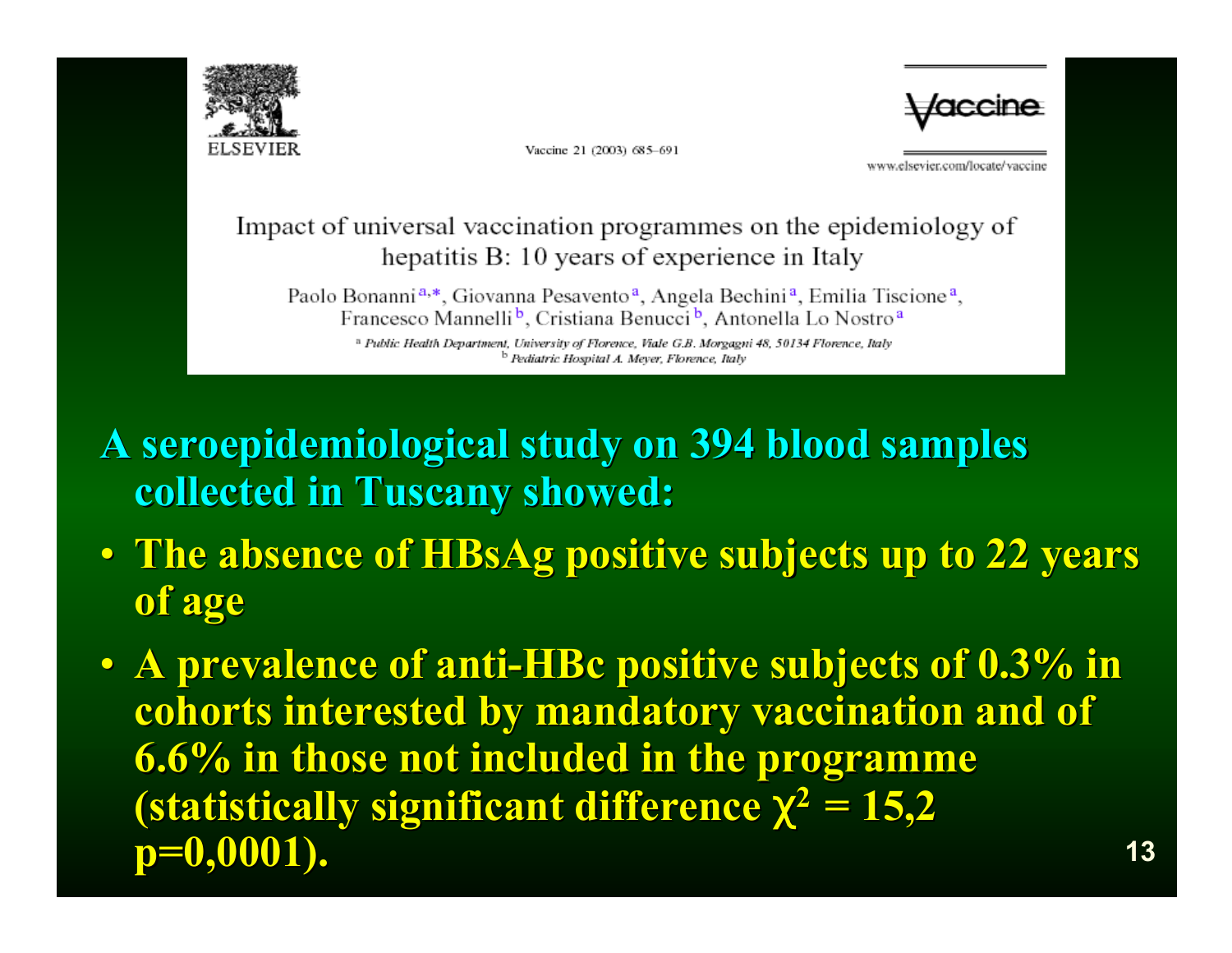**Epidemiological impact of universal Epidemiological impact of universal hepatitis B vaccination in a hyperendemic area (Afragola Afragola, southern Italy) , southern Italy) (Da Villa G. et al., Res Virol 1998)** 

- **Pilot project of universal hepatitis B vaccination Pilot project of universal hepatitis B vaccination introduced in 1983introduced in 1983**
- **Incidence of acute hepatitis B before vaccination: Incidence of acute hepatitis B before vaccination: 63/100,000 63/100,000**
- Anti-HBc and HBsAg prevalence rates: 66.9% and 13.4%
- In 1997 (after 15 years of universal infant immunization), the incidence had dropped to<br>3/1000 ,000 population
- **Anti** (change from 6.8% to 0.7% in young children and adolescents)
- **HBV was involved in 48% of chronic liver pathologies in 1982, but only in 18% in 1997 <sup>14</sup> in 1982, but only in 18% in 1997**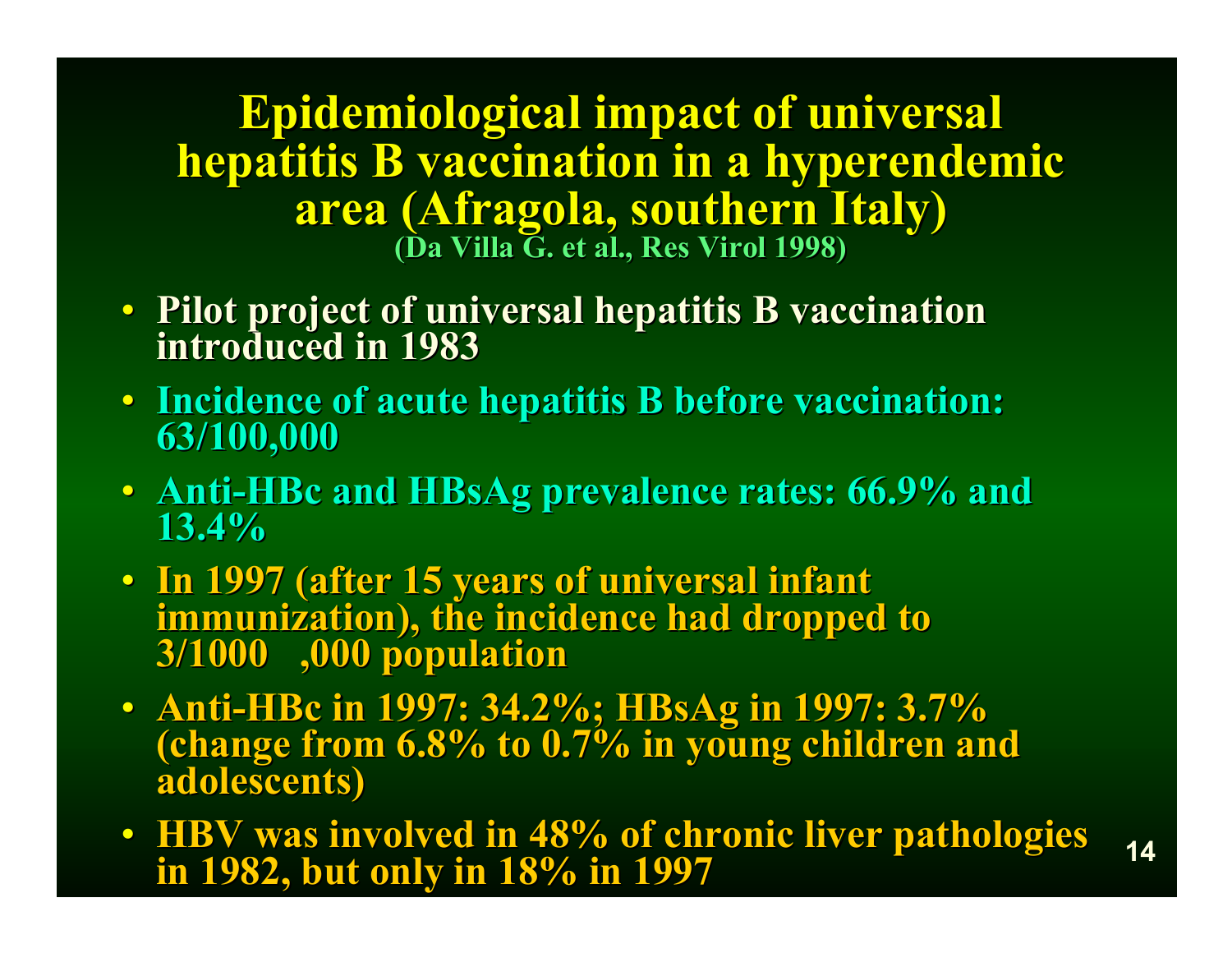# **Hepatitis Hepatitis B: the current epidemiological situation current epidemiological situation in Italy**

• **about 500.000 HBsAg carriers** • **HBV infections still occur in unvaccinated people due to: injecting drugs sexual exposure nosocomial transfusion (risk extremely low) <sup>15</sup>**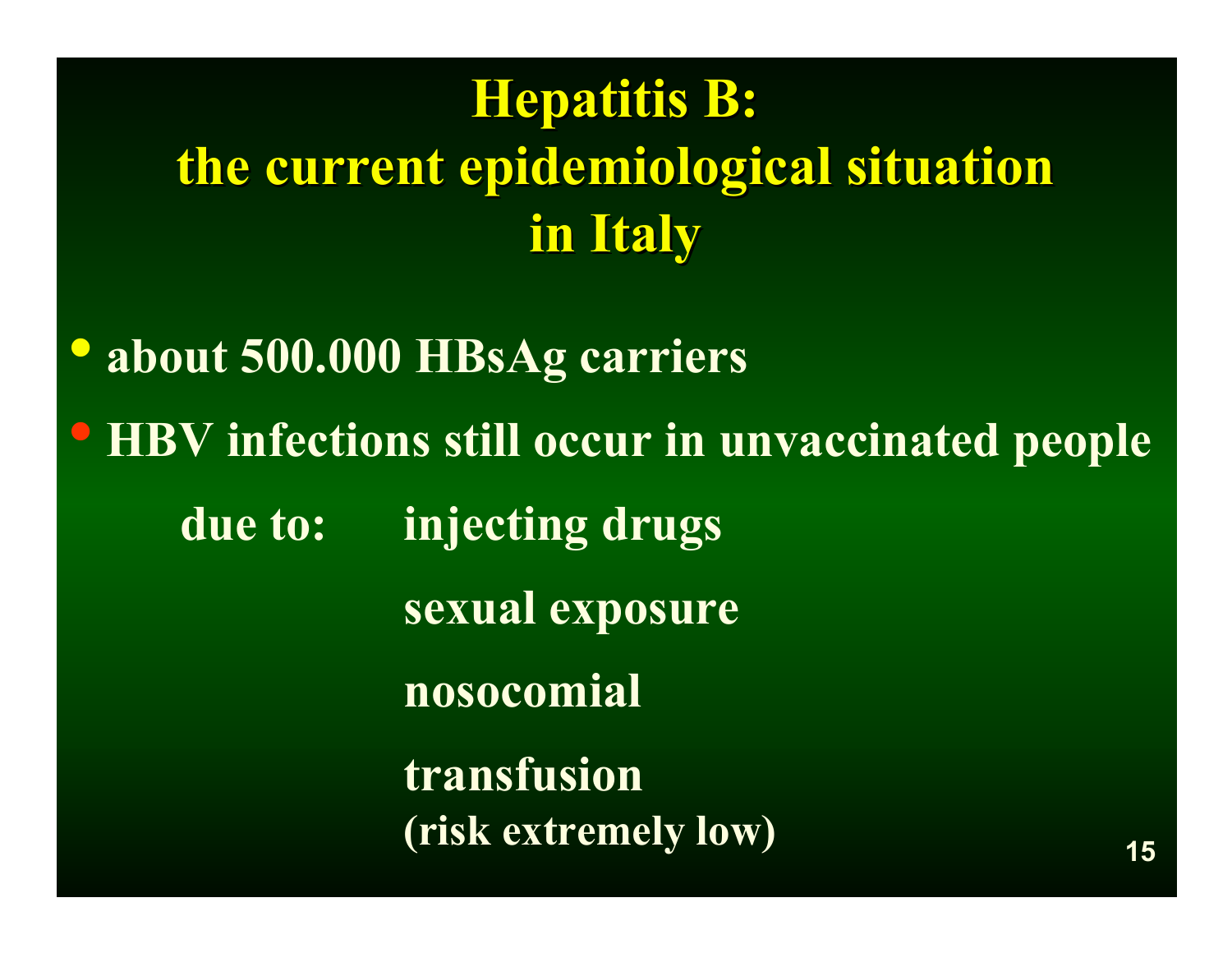**Hepatitis B vaccination: persistence persistence of immunity immunity**

**How long does immunity last?** 

 $\bullet$  **Will vaccinated babies maintain** immunity until the time when risk **behaviour may be expected? behaviour may be expected?**

**• Is there a need for booster vaccination(s) to sustain immunity to sustain immunity? 16**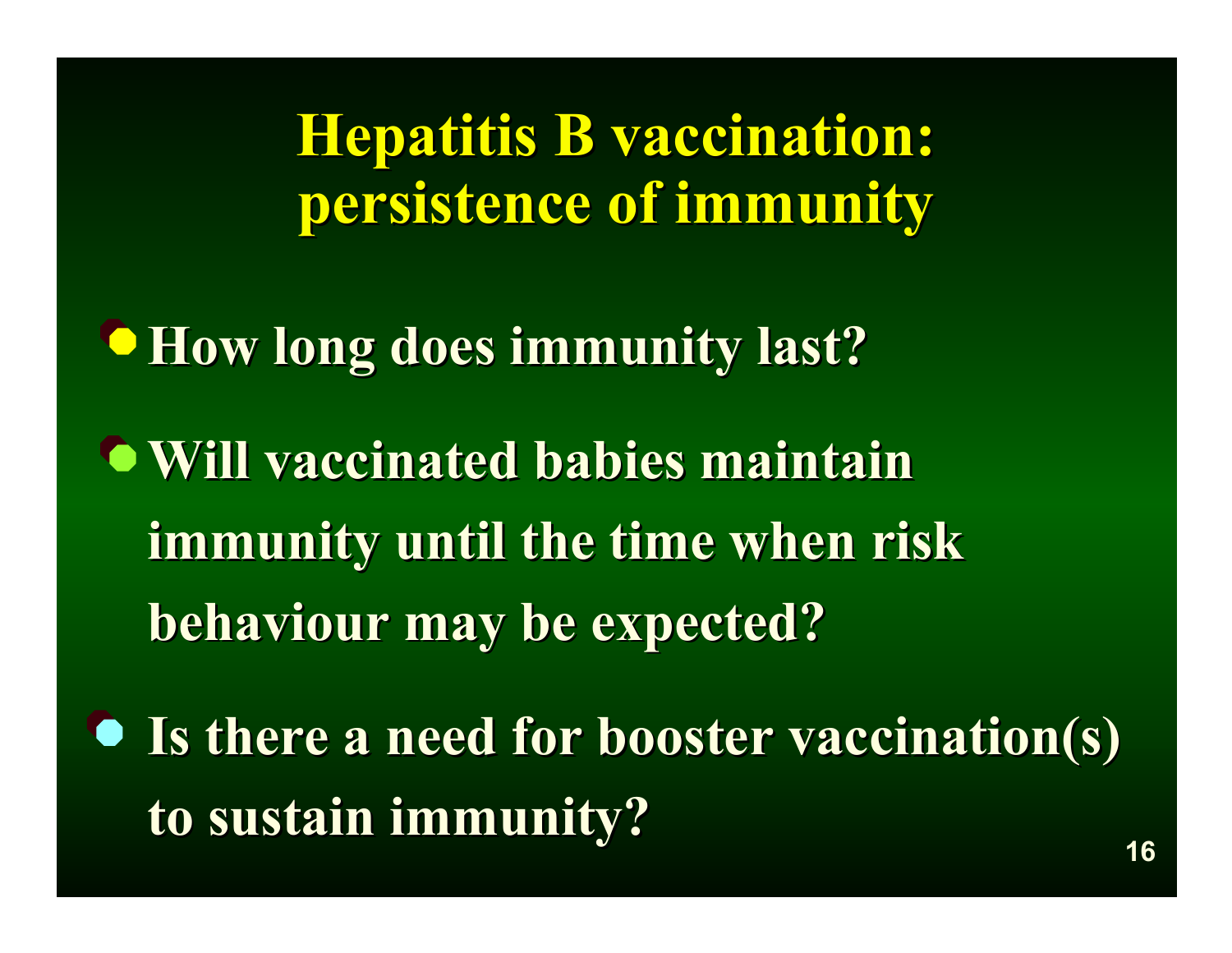# **Study population (1) Study population (1)**

#### **1212 children \* (50.5%M, 49.5%F) vaccinated when infants**

*Year of vaccination:* **1992 (69.9%) 1993 (30.1%)** *Mean age (at enrollement):* **10.9 years** *North* **30.7%** *South* **69.3%**



**\* all born to HBsAg - mother**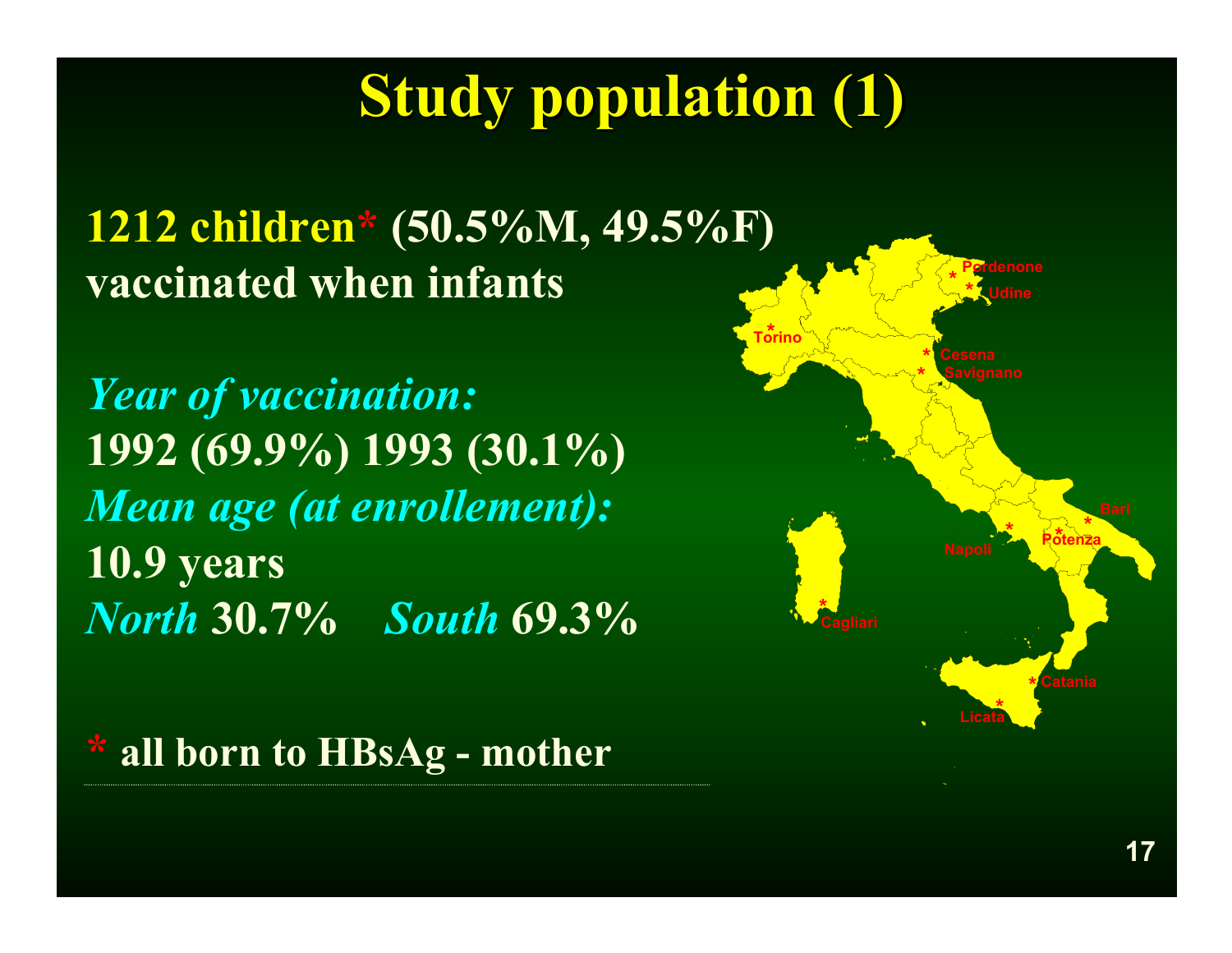# **Study population (2)**

**521 Italian recruits 521 Italian recruits vaccinated at 12 years of age vaccinated at 12 years of age**

*Years of vaccination: Years of vaccination:* **1992 -93** *Mean age (at enrollment):* 21.6 years *North* **25.5% 25.5%** *South* **74.5%**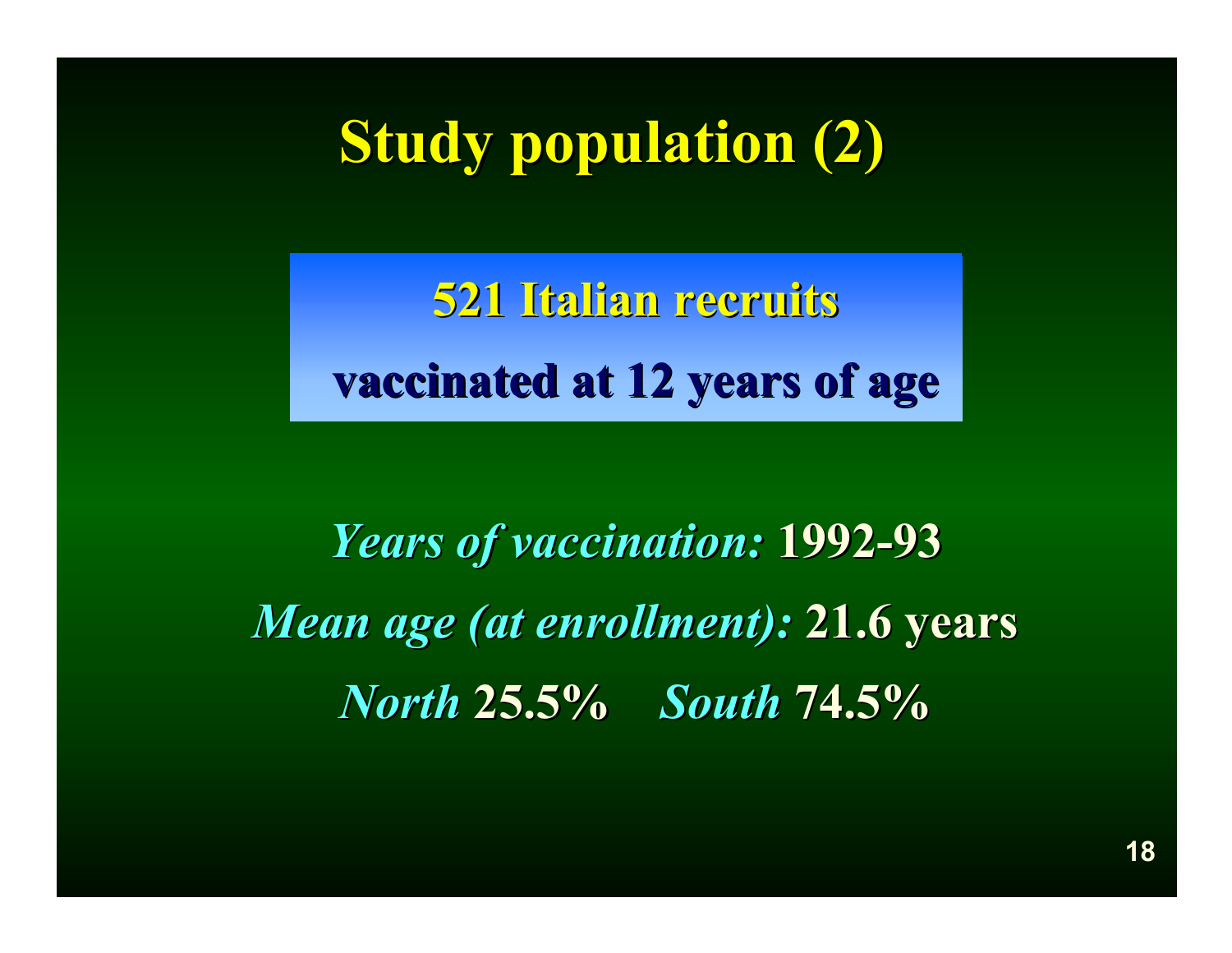### **Methodology Methodology**

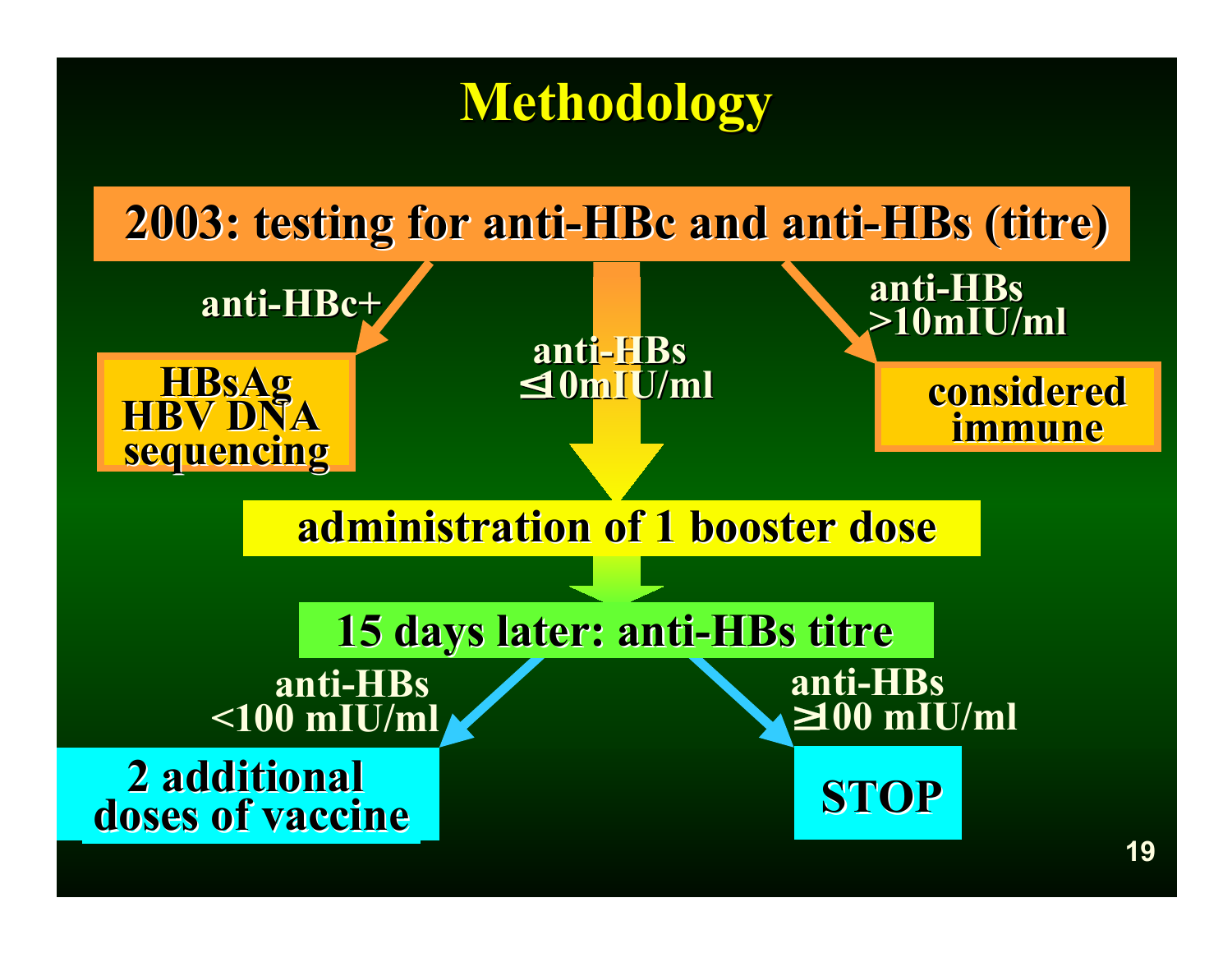# **Conclusions (1) Conclusions (1)**

- **Coverage with hepatitis B Coverage with hepatitis B vaccination vaccination in infants and in infants and adolescents is on average >90%, and exceeds 95% in many adolescents is on average >90%, and exceeds 95% in many areas of Italy areas of Italy**
- Surveillance on acute hepatitis B cases consistently shows a **decline of notifications, especially in the 15-24 years age**  $\overline{a}$ **group**
- **Data from Tuscany and from the rest of Italy show the** virtual absence of acute HB cases in subjects belonging to **compulsorily vaccinated cohorts who completed the immunization course immunization course**
- **Long-term surveillance on children born to HBsAg positive** mothers shows the occurrence of a very limited number of **asymptomatic infections in vaccinees. At present, mutant** viruses do not pose a threat to universal vaccination **programmes in the country programmes in the country**